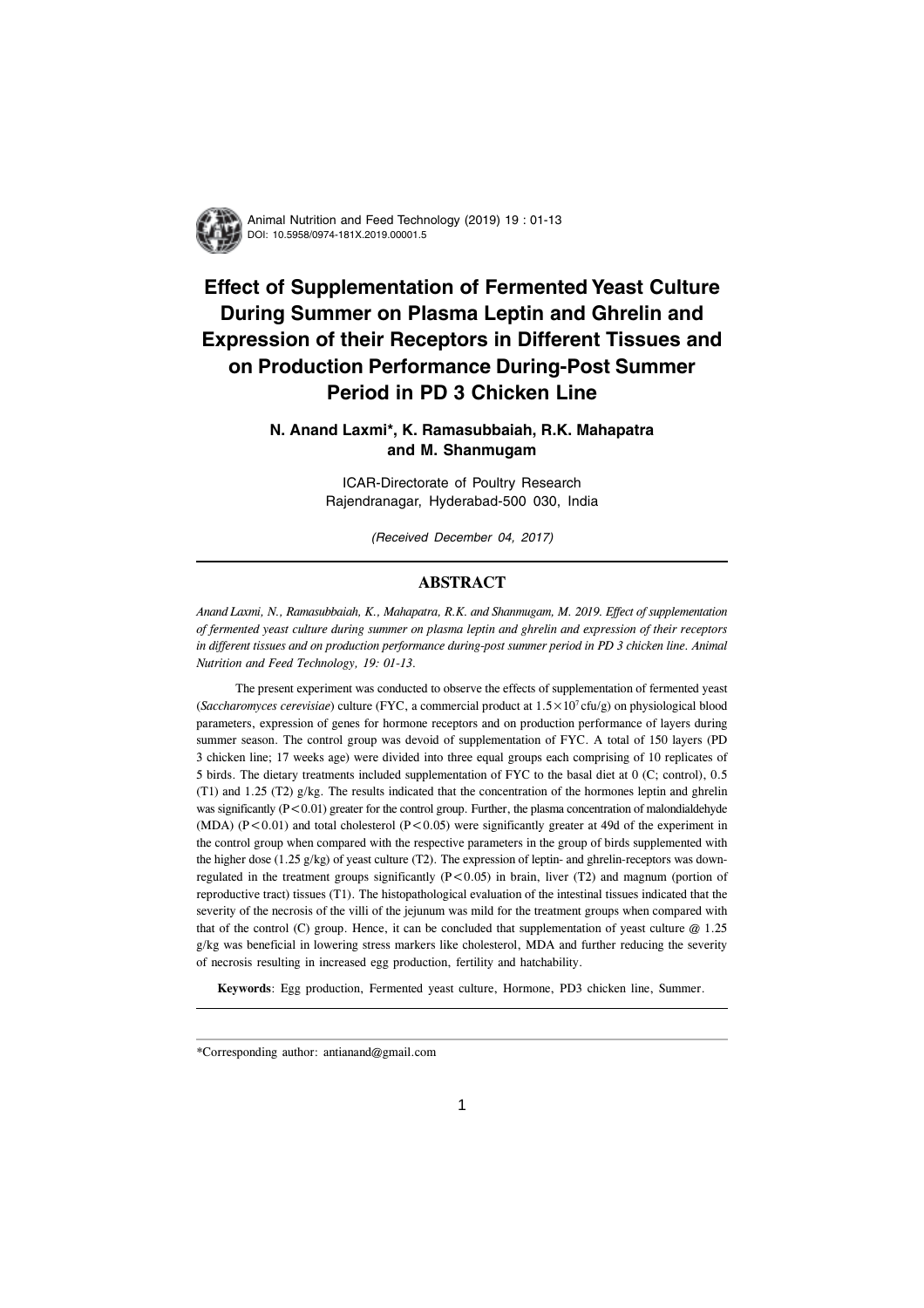## **INTRODUCTION**

Heat stress remains a perpetual challenge for the poultry enterprises in tropical climate of India. During growth phase, chickens have higher metabolic activity (Freitas *et al.,* 2014), and the stress experienced during summer will be more. Heat stress interferes with the bird's comfort and suppresses productive efficiency. There is increased excretion of electrolytes and catabolism of amino acids, which contribute to increments in body's heat. The stress experienced during growth phase, may have an impact on egg production and feed efficiency in the later part of the season coinciding with the laying period. These are the two important parameters which govern the economics of the layer production. Heat stress also leads to cellular oxidative stress, which causes damage to cell membranes. As a consequence of exposure to higher ambient temperature during summer, birds reduce their feed intake (Geraert *et al.,* 1996; Garriga *et al*., 2006) in order to diminish the metabolic heat for maintaining their body temperature.

Leptin, probably because of its sensitivity to heat stress, has been suggested to play a key role in regulation of energy metabolism under heat stress conditions (Morera *et al*., 2012). Leptin exerts its effect by binding to a receptor which belongs to the cytokine receptor super-family (Newman and Gonzalez-Perez, 2013). Its expression at the level of the ovary (Ohkhubo *et al.,* 2000) suggests that leptin might act directly on the ovary to regulate chicken reproductive function. Exogenous leptin treatment modulates physiological process including feed intake, immune response and ovarian functions in birds (Ohkubo and Adachi, 2008, Paczoska-Eliasiewicz *et al*., 2003). A direct effect of ghrelin on basic ovarian functions including apoptosis, proliferation, steroid and peptide hormone secretion has been reported (Sirotkin and Grossman, 2008). Plasma ghrelin comes essentially from the stomach. Significant levels of ghrelin are also expressed in other tissues including placenta, testis, kidney, pituitary, small intestine, pancreas, lymphocytes, brain, lung, and ovary (Gualillo *et al*., 2003). Likewise, adenosine monophosphate-activated protein kinase (AMPK) is an important enzyme that, when activated, is effective at cranking up the metabolism and burning fat (Walter *et al.,* 2010). However, no information is available on the above-mentioned parameters in case of chicken.

Supplementation of dried yeast containing *Saccharomyces cerevisiae* as a pure culture to high fiber diets containing palm kernel meal significantly  $(P<0.05)$  improved BW gain and feed efficiency of broiler chicks (Onifade and Babatunde, 1996). Miles and Bootawala (1991) and Liu *et al.* (2000) reported improvement in feed efficiency and egg components quality on supplementation of yeast culture.

It was hypothesized that, supplementation of fermented yeast culture may improve production performance, through modulation of physiological parameters during pre-laying period. The present study was taken up to study the effect of summer season on hormones and their receptors. Fermented yeast culture used in the present study, is a commercial product composed of yeast and the media on which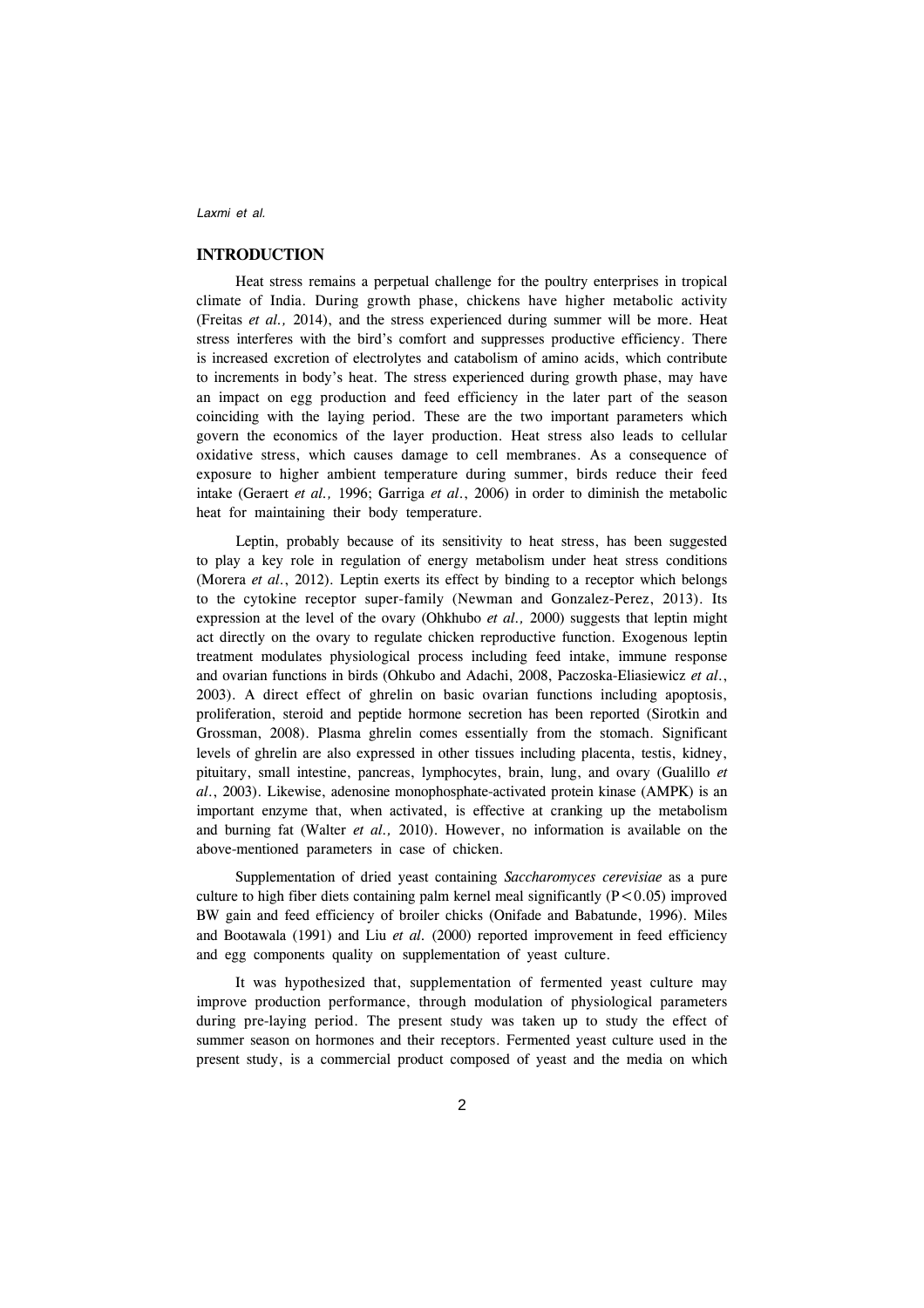it is grown, and is a source of vitamins, and amino acids, etc. (Yalcin *et al.,* 2008). Fermented yeast culture is a source of amino acids and minerals, which may partially compensate for the loss of these elements during stress and improve production performance. Further, since leptin and ghrelin modulate feed intake, and summer season is known to affect feed intake, it was of interest to study the effect of these hormones on different parameters during summer period.

There are no reports available in the chicken, especially layers, on the effect of heat stress on leptin, ghrelin and their receptors. Further, reports are also not available with respect to the effect of supplementation of FYC in alleviation of heat stress, on metabolites, hormones and their receptors. Supplementation of yeast culture has beneficial effects on production and health (Gao *et al.*, 2008; Song *et al.*, 2014), and thus it was hypothesized that supplementation of FYC to PD3 chickens during pre-laying and laying period coinciding, respectively with summer and post-summer may prove beneficial by increasing the

egg production.

## **MATERIALS AND METHODS**

The experiment was conducted at poultry farm of the Directorate of Poultry Research. The summer period considered was from mid-April to mid-June. The duration of the summer period was for eight weeks (with the age of the birds from 17 to 24 weeks). The study during post-summer period was extended from 25 to 32 weeks of the age of the birds. During summer the temperature varied between 39-29 ºC, and relative humidity varied between 40-60%.

## *Management and feeding of birds*

A total of 150 birds of PD 3 chicken line were divided equally into three groups. Each group consisted of 50 numbers of birds, there were ten replicates and each replicate consisted of five birds. The birds were housed in individual cages  $(30.5 \times 46 \times 58$  cm) and maintained on a 16L: 8D photoperiod and standard conditions of temperature and ventilation as per the

Table 1. Ingredient composition  $(\%)$  of the diets<sup>†</sup> for the experimental layers

| Ingredients          | Diet         |                |  |  |
|----------------------|--------------|----------------|--|--|
|                      | Layer grower | Layer breeder  |  |  |
| Maize                | 56.05        | 61.39          |  |  |
| Soyabean meal        | 24.09        | 24.74          |  |  |
| De-oiled rice bran   | 15.3         | 0.49           |  |  |
| Stone grit           | 1.86         | 10.9           |  |  |
| Di-calcium phosphate | 1.66         | 1.5            |  |  |
| Salt                 | 0.35         | 0.35           |  |  |
| Sodium bicarbonate   | 0.1          | 0.1            |  |  |
| DL-methionine        | 0.11         | 0.1            |  |  |
| L-Lysine             | $\theta$     | $\theta$       |  |  |
| Trace minerals       | 0.1          | 0.1            |  |  |
| Vitamin premix       | 0.015        | 0.1            |  |  |
| Vitamin B-complex    | 0.015        | 0.1            |  |  |
| Antibiotic           | 0.05         | 0.05           |  |  |
| Choline chloride     | 0.1          | 0.1            |  |  |
| Toxin binder         | 0.1          | $\theta$       |  |  |
| Tylosin              | 0.05         | $\Omega$       |  |  |
| Coccidiostat         | 0.05         | $\overline{0}$ |  |  |

† Detailed composition are as per Panda *et al.* (2012)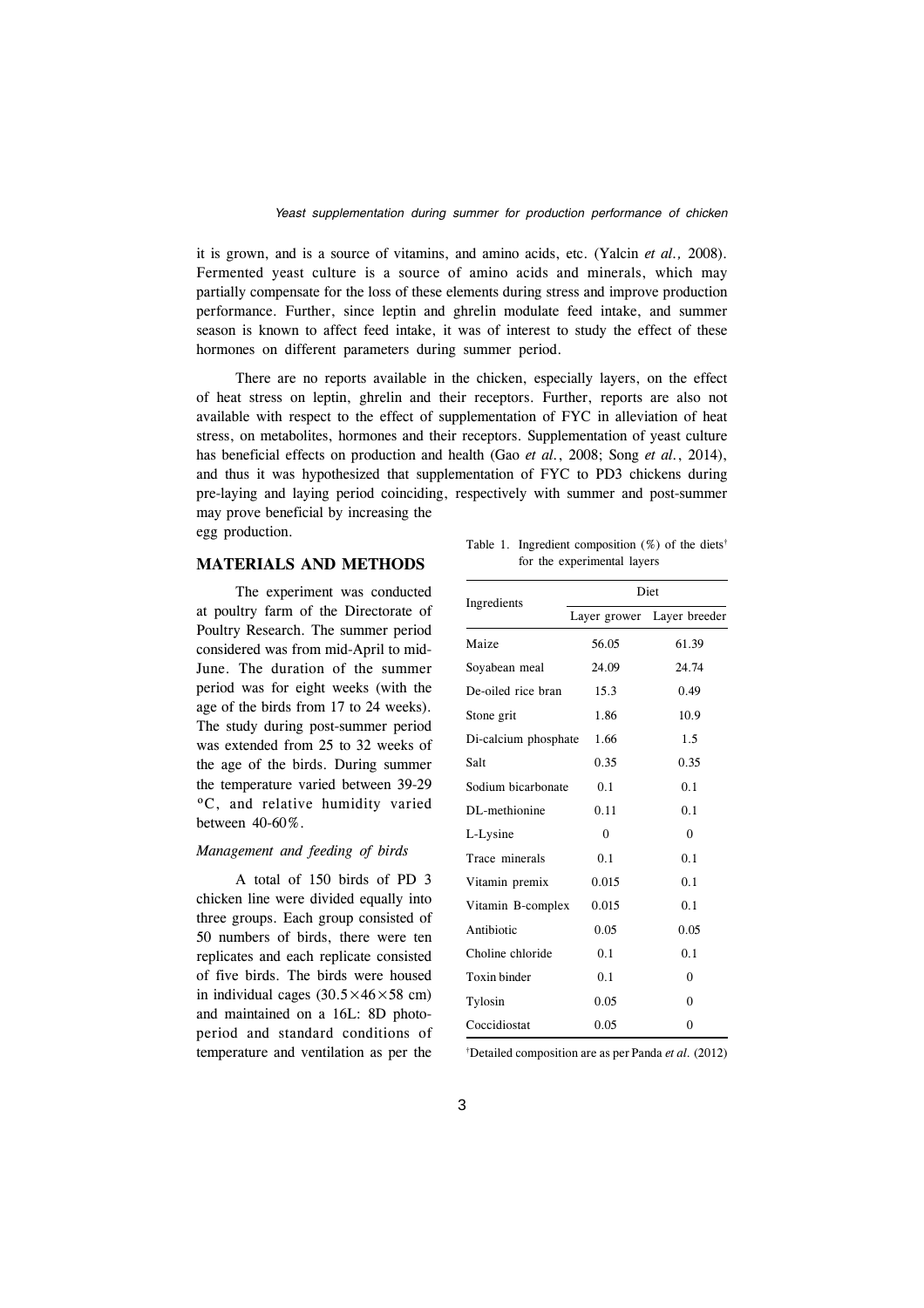farm's standard operating procedures. Feed intake and BW of the birds were recorded at 15d intervals between 17-32 weeks of age of the birds. Water was supplied *ad libitum*. Fermented yeast culture (FYC; Diamond V XP, USA; www.diamondv.com) was supplemented at three different concentrations to the basal diet namely, at 0 (C; control),  $0.50$  (T1) and  $1.25$  (T2) g/kg, respectively, to the three groups of birds. Feed was provided *ad libitum* to all the groups. The composition of the basal diet is given in Table 1. During grower's phase (16-20 weeks of age) the CP of the diet was 18% and ME 2800 kcal/kg. During layer's phase (21-32 weeks) CP was 15% and ME was 2500 kcal/kg. Basal diet was offered to hens as per the composition followed by Panda *et al.* (2012). Supplementation of FYC was initiated at the beginning of 17-week age of the birds and continued till they attained 32 weeks of age. Blood samples were collected during summer period only for seven weeks. In the post-summer period blood samples were not collected, because it was intended to observe the effect of physiological parameters observed during summer season on egg production.

### *Estimation of hormones*

Leptin and ghrelin hormones were estimated by competitive enzyme immunoassay method, using commercial EIA kits (BlueGene Biotech, Shanghai, China), in the blood samples collected at 2-weeks intervals (starting from d7) from six randomly selected birds from each group. The blood samples were collected from the brachial vein of the chicken. After collection of blood samples in to heparinised tubes, samples were centrifuged at  $3000 \times g$  for 15 min, plasma was separated and stored at -20ºC for the assay of hormones and metabolites. For the assay of the hormones, HRP enzyme was used in the enzyme immunoassay method. At the end of the assay the absorbance of the coloured product formed was measured at 450nm. The intra- and inter-assay coefficient of variation was <8%.

#### *Gene expression studies*

For quantification of hormone receptors, five birds from each group were selected at random, and were sacrificed on 35d (21 weeks of age) of the summer period. Liver, brain and magnum tissues were excised out. After collection of tissues, approximately 100g of the tissues were taken, cleaned and rinsed in saline and stored at -40ºC for gene expression studies. For the brain tissue, samples were pooled together. Total RNA was extracted from liver, brain and magnum tissues by using TRIZOL (In Cell Technologies, Hyderabad, India) and further converted to cDNA using First strand

cDNA synthesis kit (Thermo Fisher Scientific, India). It was amplified with respective primers (Table 2).

|  |  |  |  |  |  | Table 2. Primers used for gene expression study |  |
|--|--|--|--|--|--|-------------------------------------------------|--|
|--|--|--|--|--|--|-------------------------------------------------|--|

|                  | Name of the gene Sequence of the primers                                       |
|------------------|--------------------------------------------------------------------------------|
| Leptin Receptor  | 5' - GTGGCTGAAGACTGTGATTGGTGTA - 3'-FP<br>5' - TACGGCATCGGTACAGGCTCAGA - 3'-RP |
| Ghrelin Receptor | 5' - CTGCAAGCTCTTCCAGTTCATCAGC - 3'-FP<br>5' - CCAGAGGATGAGGATGACCAGCTTG-3'-RP |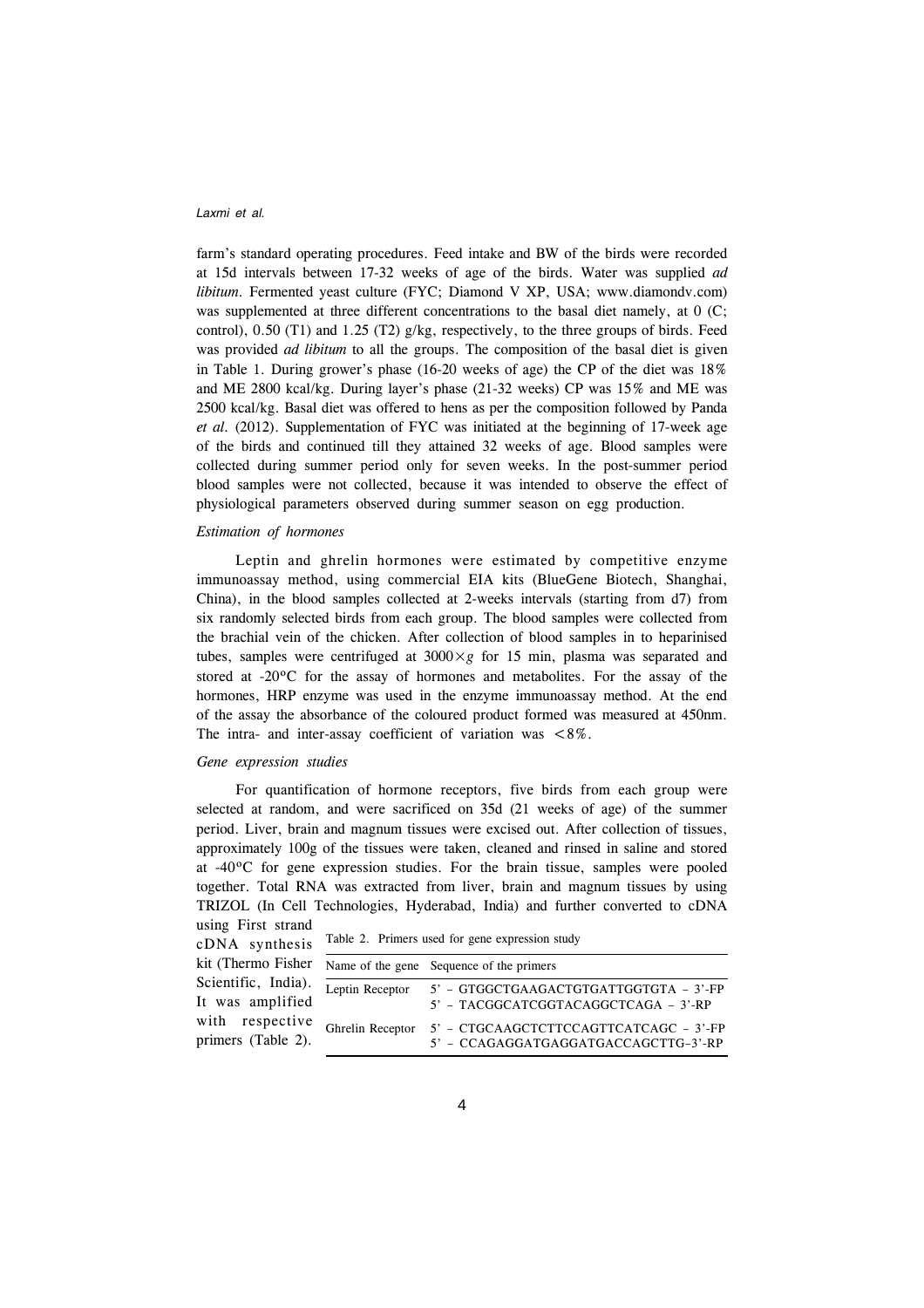The primers were got synthesized at Chromous Co. Pvt. Ltd., Bangalore. Actin was taken as house-keeping gene. Once the PCR protocol with different primers was standardized, the cDNA was subjected to qPCR for quantification of leptin- and ghrelin-receptors.

#### *Assay of plasma metabolites and enzyme*

Estimation of plasma total proteins, total cholesterol, AMP kinase, malondialdehyde (MDA) (BlueGene Biotech Co., Shanghai, China) and protein carbonyl (Cayman Co. USA) was done using commercially available kits. The MDA was assayed based on the reaction of MDA with a chromogenic agent thiobarbituric acid (TBA) at high temperature under acidic conditions to form MDA-TBA adduct. The complex absorbance was measured at 540 nm. Concentration of plasma AMP kinase was estimated by competitive enzyme immunoassay method. Horse radish peroxidase enzyme was used and in the final step, the absorbance of the coloured complex formed was measured at 450 nm. The estimation of plasma total cholesterol was based on the methods of Zlatkis *et al*. (1953).

## *Processing of tissues for histopathology*

For histopathological studies on jejunum, five birds from each group were randomly selected and sacrificed, and jejunum portion of the digestive tract was excised out and cleaned. The contents of the jejunum were gently removed. The tissue was rinsed in saline and fixed in 10% formaldehyde. Intestinal segments were kept in Bouin's solution and dehydrated in a graded series of alcohols. Finally, each specimen was embedded in paraffin wax. Sections were fixed on glass slides and stained with haematoxylin-eosin. Further the slides were observed under light microscope for the observation of the morphology and necrosis of the villus. The severity of the necrosis was graded as severe  $(++)$ , medium  $(++)$ , mild  $(+)$  and normal  $(\pm)$ .

## *Recording of egg parameters*

Laying rate and egg weight were recorded daily for all the groups from 25- 32 weeks of age during post-summer period. The fertile eggs were detected by the procedure of candling on the 18th day of incubation, and percentage of fertility was calculated. The percentage of hatchability was calculated as the percentage of eggs which actually hatched out as live young.

## *Statistical analysis*

The data were analyzed using two way-ANOVA, with treatment and period as main factors using general linear model procedure (GLM) of SPSS 10 for Windows. The effects of dietary treatment on plasma hormones, metabolites and receptor expression were analysed using one-way ANOVA, for observing the significant effect of treatments on parameters for a particular time period. LSD was utilized for pairwise comparison of the least square means  $P < 0.05$  (SPSS user guide).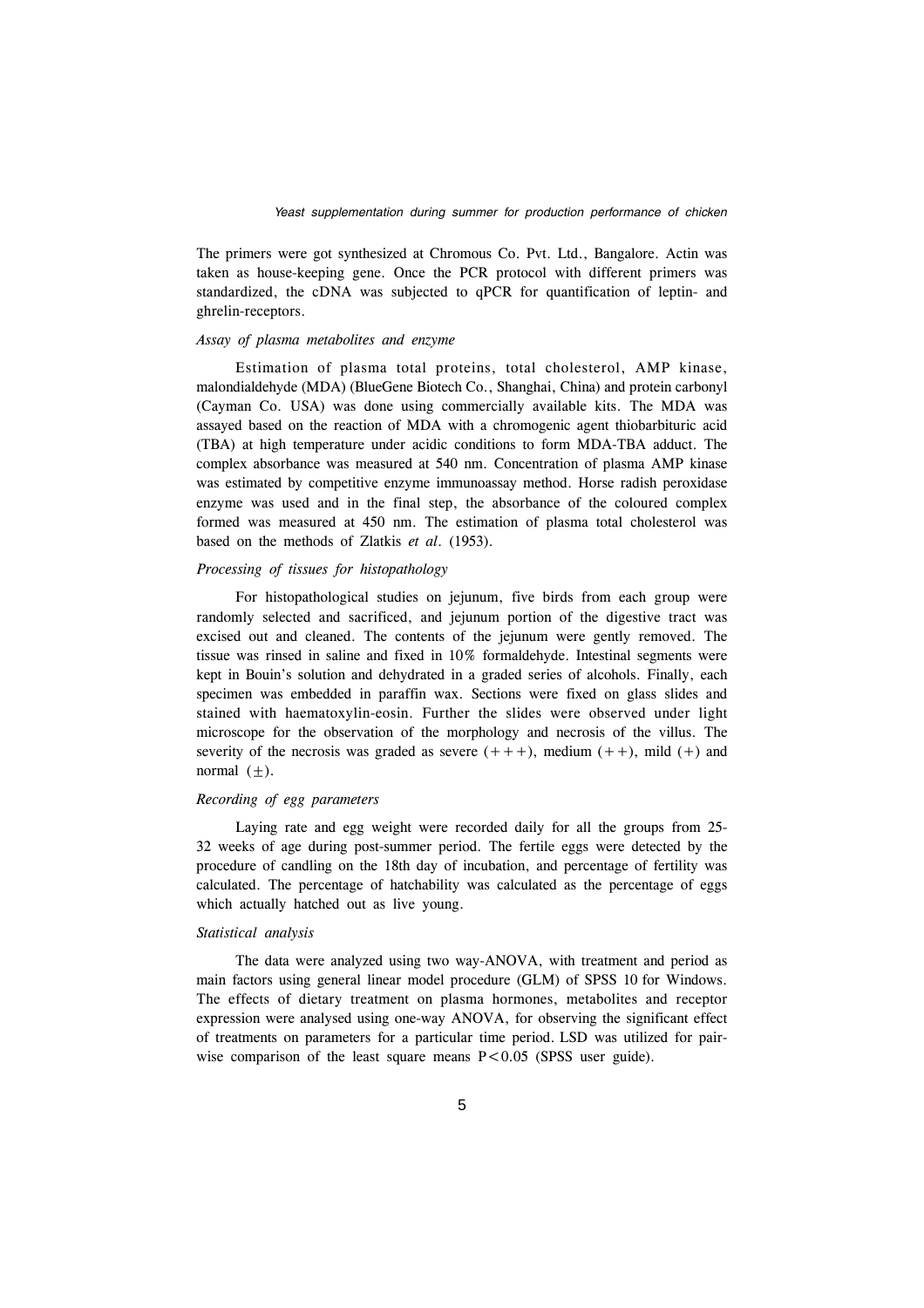| Days              | C                         | T1                   | T <sub>2</sub>         | Significance <sup>‡</sup> |
|-------------------|---------------------------|----------------------|------------------------|---------------------------|
| Leptin $(ng/ml)$  |                           |                      |                        |                           |
| 7                 | $1.657^{\mathrm{a}}+0.09$ | $1.608^a + 0.15$     | $1.252^b + 0.05$       | $T, P, T \times P$        |
| 21                | $1.824^a + 0.06$          | $1.788^{\circ}+0.08$ | $1.345^{\rm b}+0.15$   |                           |
| 35                | $1.683^a + 0.08$          | $1.665^a + 0.06$     | $1.319^{\circ}+0.06$   |                           |
| 49                | $1.524^a + 0.10$          | $1.536^a + 0.12$     | $1.397^{\rm b}+0.10$   |                           |
| Ghrelin $(pg/ml)$ |                           |                      |                        |                           |
| 7                 | $62.01 + 3.20$            | $60.23 + 1.25$       | $54.78 \pm 2.11$       | T, P, NS                  |
| 21                | $77.57^{\circ}+2.10$      | $74.23^a + 2.19$     | $67.56^{\rm b} + 2.01$ |                           |
| 35                | $68.70^{\circ}+2.20$      | $67.43^a + 2.53$     | $54.62^b + 2.38$       |                           |
| 49                | $58.29^a + 2.39$          | $59.45^a + 2.34$     | $49.75^{\rm b} + 2.93$ |                           |

| Table 3. Effect of supplementation of fermented yeast culture on levels of plasma leptin and ghrelin in |
|---------------------------------------------------------------------------------------------------------|
| PD 3 chicken line during summer season                                                                  |

† Basal diet alone (C; control) or supplemented with fermented yeast culture at 0.50 (T1) and 1.25 (T2) g/kg.  $*$ Significant (P<0.05) effects of the dietary treatment (T), period (P) and their interaction (T×P); NS, nonsignificant  $(P>0.05)$ 

abcValues with different superscripts in a row are significantly different  $(P<0.01)$ . NS-not significant.

#### **RESULTS AND DISCUSSION**

Observations of the birds during the summer period revealed that the hens panted, and spread the wings away from the body, which, according to Furlan and Macari (2002), is behaviour of birds suffering from heat stress. Such behaviour was observed, but could not be differentiated between the groups. Birds are homoeothermic and are able to maintain body temperature, but when the ambient temperature is high the dissipation of heat is less (Yahav, 2009). Some supplement can be given along with the feed, which may modulate factors associated with heat stress and alleviate it.

The data on plasma levels of hormones are presented in Table 3. The plasma leptin concentration differed significantly  $(P<0.01)$  between the control and T2 group at 7d and 21d of the experiment (Table 3). Similar results were observed with respect to the concentration of plasma ghrelin which decreased from 21d to 49d in all the groups (Control, T1 and T2), the difference in the concentration of ghrelin at any time from 21-49d was significant  $(P<0.01)$ , when compared between the groups, it being higher in the control and T1 group vs. T2 group. The supplementation of lower dose of FYC could not significantly reduce the concentration of ghrelin. A significant  $(P<0.05)$  effect of the period and the treatment was observed on the level of both hormones leptin and ghrelin, whereas for leptin, a significant  $(P<0.05)$  interaction between the two main factors was also apparent indicating that the treatment effect was not uniform over the time.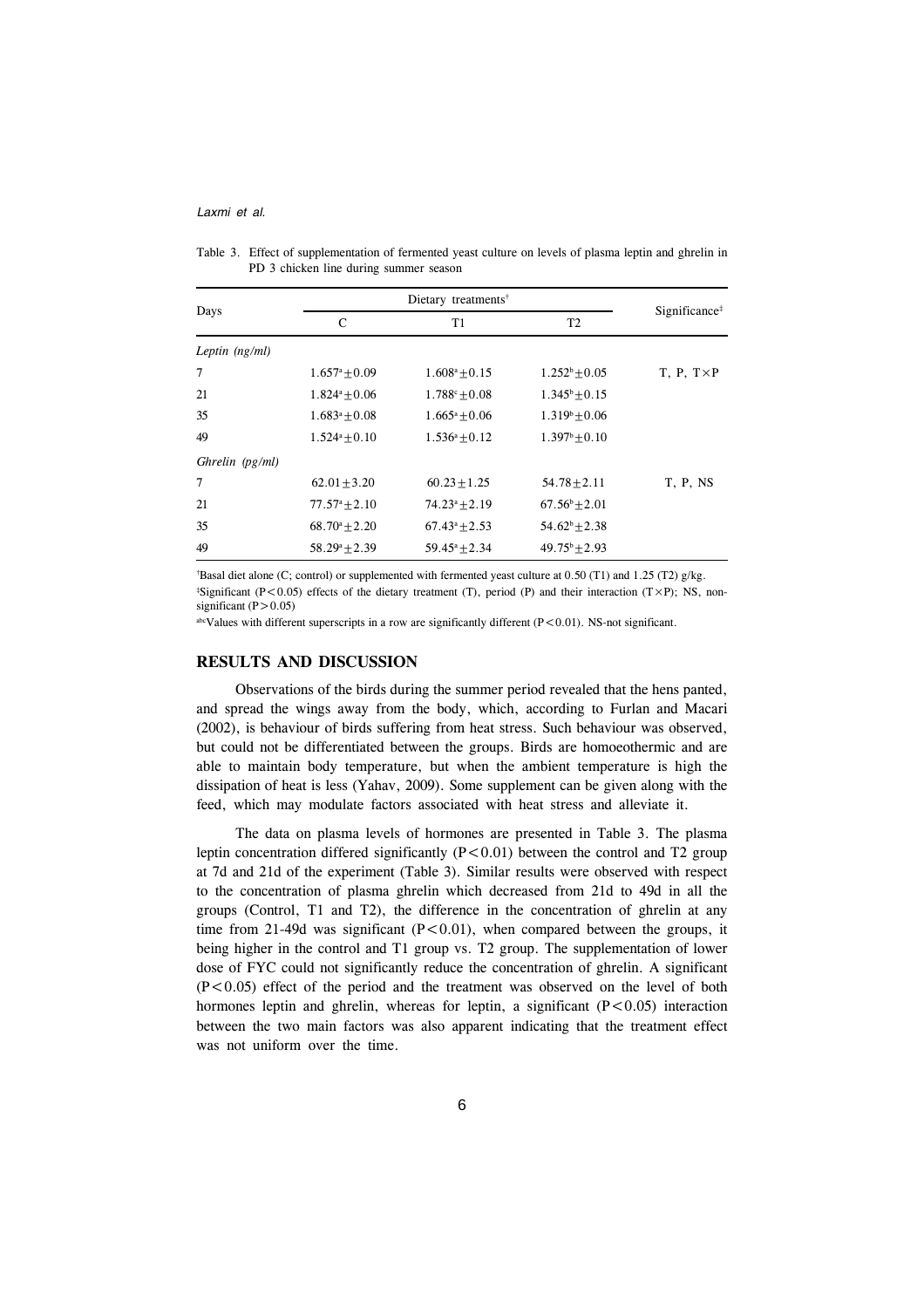The expression fold of mRNA of the leptin and ghrelin receptors in liver, brain and magnum portion of the reproductive tract in both the treatment groups (Fig 1A, 1B) was significantly  $(P<0.05)$  lower when compared with their control counterparts. In the T2 group, the expression of the receptors were more down-regulated when compared with the expression of the receptors in the T1 group, except for the



Fig. 1A. Relative down regulated gene expression of Leptin receptor in treatment groups T1 (0.5g/kg) and T2 (1.25g/Kg) with respect to control (C1) and normalized with respect to actin gene. The test values are significantly different (P<0.05) from control. C1 Control, T1 and T2 Treatment.  $N=5$ 



Fig. 1B. Relative down regulated gene expression of Ghrelin receptor in treatment groups T1 (0.5g/kg) and T2 (1.2 5g/Kg) with respect to control (C1) and normalized with respect to actin gene. The test values are significantly different from control  $(P<0.05)$ . C1-Control, T1 and T2 Treatment. N=5.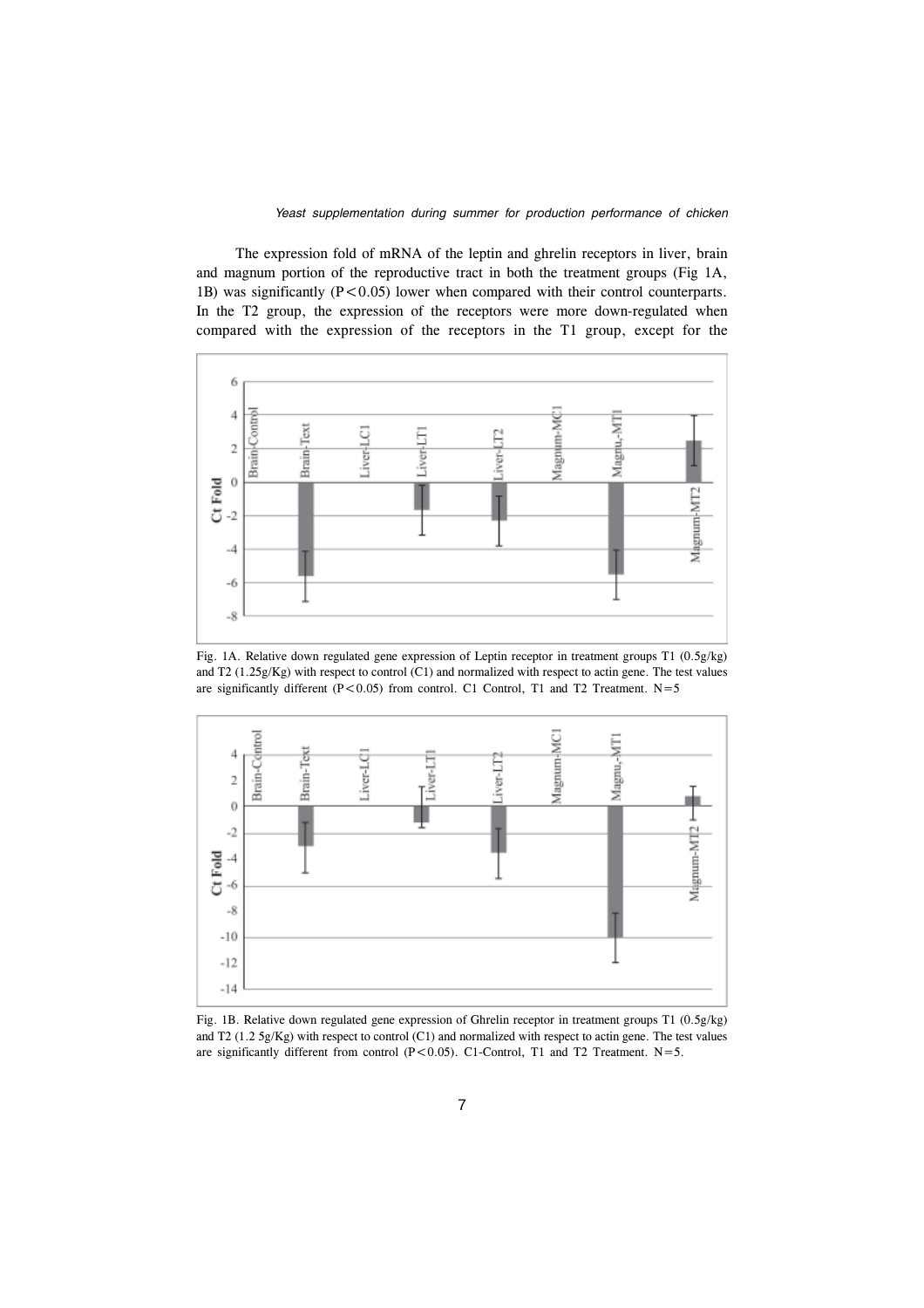| Parameters                 | $\mathsf{C}$              | T1                        | T <sub>2</sub>           | Significance <sup>#</sup> |
|----------------------------|---------------------------|---------------------------|--------------------------|---------------------------|
| Total cholesterol (mg/dl)  |                           |                           |                          |                           |
| d7                         | $211.9^a + 7.18$          | $197.32^b + 2.13$         | $193.8^b + 5.20$         | $T \times P$              |
| d49                        | $234^a + 9.23$            | $222^b + 7.28$            | $163^{\circ} + 5.36$     |                           |
| MDA (µMol/ml)              |                           |                           |                          |                           |
| d7                         | $140.09^{\circ} \pm 10.0$ | $135.21^{\circ} \pm 2.32$ | $80.54^b \pm 2.69$       | $T, P, T \times P$        |
| d49                        | $100.2^a + 5.2$           | $108.00^a + 4.5$          | $58.00^{\circ} \pm 1.58$ |                           |
| Total protein (mg/ml)      |                           |                           |                          |                           |
| d7                         | $3.60 \pm 0.05$           | $3.59 \pm 0.05$           | $3.54 \pm 0.04$          | $T, T \times P$           |
| d49                        | $3.19^a + 0.04$           | $3.32^{\circ}+0.04$       | $3.96^{\circ}+0.04$      |                           |
| Protein carbonyl (nmol/mg) |                           |                           |                          |                           |
| d7                         | $321.19 \pm 10.05$        | $315.65 \pm 4.32$         | $320.62 \pm 9.45$        | <b>NS</b>                 |
| d49                        | $328.60 + 2.3$            | $320.10 + 2.10$           | $315.20 + 3.10$          |                           |
| AMP kinase (ng/ml)         |                           |                           |                          |                           |
| d7                         | $0.99^{\circ}$ ± 0.03     | $0.85^{\rm b}$ ± 0.02     | $0.88^{\rm b} + 0.02$    | $T, P, T \times P$        |
| d49                        | $1.58^a \pm 0.03$         | $1.38^b \pm 0.05$         | $1.22^b \pm 0.03$        |                           |

Table 4. Effect of supplementation of fermented yeast culture on levels of different plasma parameters in PD 3 chicken line during summer season.

† Basal diet alone (C; control) or supplemented with fermented yeast culture at 0.50 (T1) and 1.25 (T2) g/kg.

 $*$ Significant (P<0.05) effects of the dietary treatment (T), period (P) and their interaction (T×P); NS, nonsignificant  $(P>0.05)$ .

<sup>abc</sup>Values with different superscripts in a row are significantly different ( $P < 0.01$ ).

magnum tissue, where it was up-regulated, when compared with the control or T1 group. The reason is not known. In the control group, the higher concentration of plasma leptin may be due to higher temperature present during the summer period, similar reports are available in mice (Morera *et al.,* 2012). It is known that soluble receptors are present in plasma for leptin (Martin *et al.,* 2008) and may be higher in the control group, which might have led to non-availability of peripheral leptin to the organs like hypothalamus and liver. Less amount of leptin and ghrelin in the tissues might have led to significantly higher expression  $(P<0.05)$  of hormone receptors in the control group when compared with the T2 group.

The data on plasma levels of metabolites and antioxidant indices are given in Table 4. The concentration of plasma total cholesterol was significantly greater  $(P<0.05)$  in the control group at 7d of the experiment when compared with the concentration of either treatment groups. However, at 49d the decrease in the level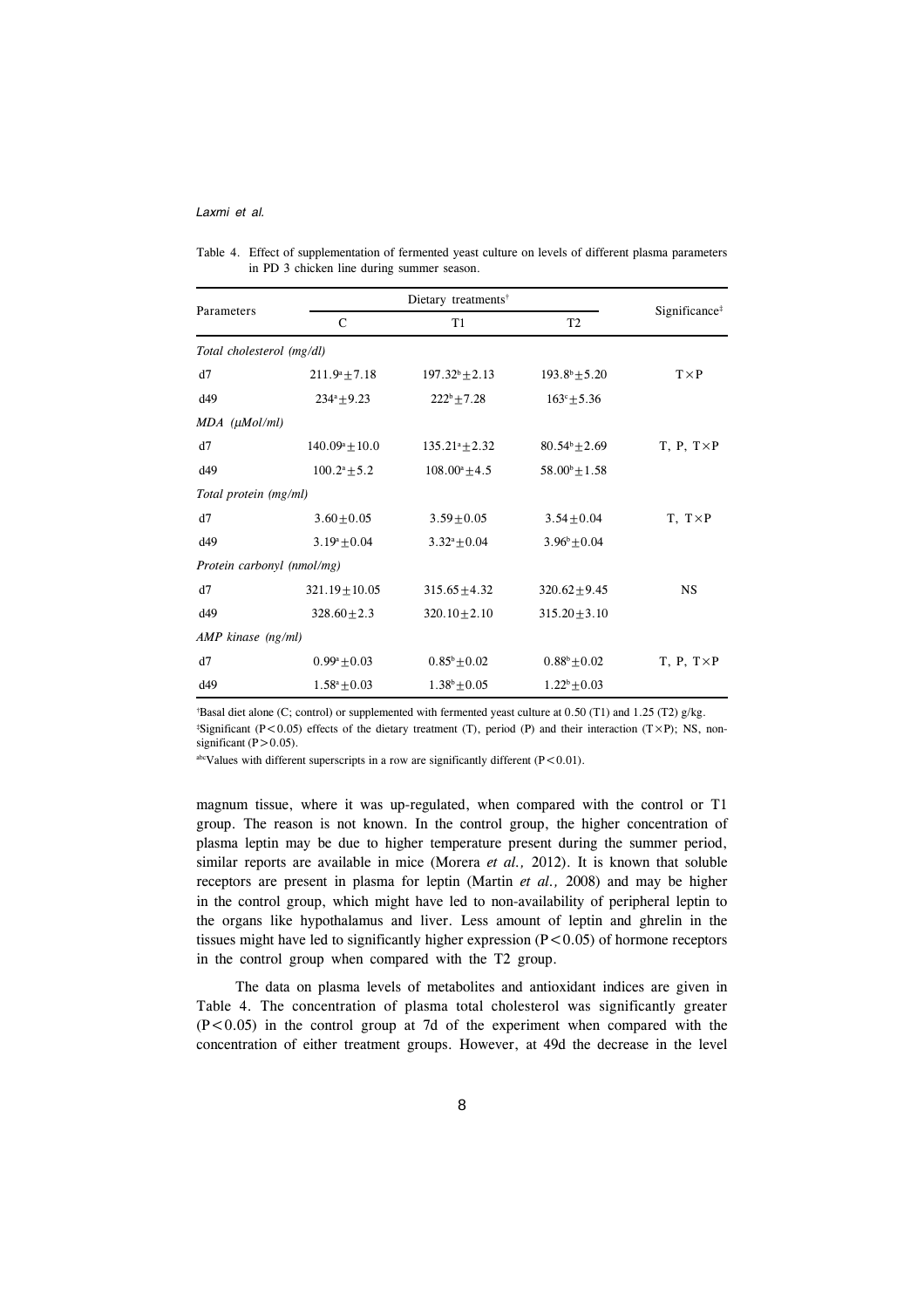of cholesterol of the treatment groups was dose dependant. The decrease in the T2 was greater  $(P<0.05)$  when compared with the levels of T1 group. Higher plasma cholesterol levels in broilers under chronic heat stress have been reported (Xie *et al*., 2015). Supplementation of either dose of FYC could decrease the level of cholesterol significantly. It has been reported that yeast has substances which inhibit synthesis or lower cholesterol level in broilers (Shareef and Al-Dabbagh, 2009). It has been reported that β-glucan extracted from yeast cell wall has cholesterol lowering effect in mice

| Table 5. Effect of supplementation of  |
|----------------------------------------|
| fermented yeast culture on egg         |
| parameters in PD 3 chicken line during |
| post summer season                     |

| Parameters<br>Dietary treatments <sup>†</sup> |    |    |    |
|-----------------------------------------------|----|----|----|
|                                               | C  | T1 | T2 |
| Egg production, %                             | 60 | 62 | 64 |
| Fertility, %                                  | 86 | 89 | 91 |
| Hatchability (FES), %                         | 90 | 92 | 97 |

† Basal diet alone (C; control) or supplemented with fermented yeast culture at 0.50 (T1) and 1.25

(Kusumaiti and Dhewantara, 2016). It is reported that, higher ambient temperature increases the concentration of plasma cholesterol (Ismail *et al.,* 2013). In the present study also similar results were obtained, concentration being higher in the control group when compared with the treatment group. The treatment and period did not have any effects on cholesterol level, but there was a significant  $(P<0.05)$  interaction evident between the two factors.

Similarly, the concentration of MDA was significantly greater  $(P<0.01)$  in the control and T1 group at both 7d and 49d when compared with the T2 group (Table 4). The lower dose of FYC was not effective in causing a significant decrease the concentration of plasma MDA. Both the treatment and period had significant  $(P<0.01)$ effect on plasma MDA levels. Further, there was a significant  $(P<0.01)$  interaction between the period and treatment on plasma MDA level with an uniform decrease in the concentration of MDA over time. Cyclic chronic heat exposure during summer period affected the metabolic heat stress parameters positively and supplementation of FYC  $(1.25 \text{ g/kg})$  could reduce this effect. Higher plasma leptin and MDA levels have been reported under the effect of heat stress (Al-Azraqi, 2008; Ismail *et al*., 2013). When there is lipid peroxidation, plasma MDA levels tend to be high. The difference in the concentration of plasma protein carbonyls was not significantly different at 7d or 49d when compared between control and with either of the treatment groups or between the treatment groups. It indicates that protein oxidation did not result in significant difference of the concentration of protein carbonyls between the groups.

The concentration of plasma total protein was similar among the groups at 7d. However, higher dose of FYC supplementation increased the level of plasma total protein significantly in the T2 group at 49d (Table 4). It is known that under chronic heat stress, the catabolism as well synthesis of proteins is reduced (Ma *et al.,* 2015). Hence, it might not have caused significant difference in the concentration of total plasma proteins between the groups at an earlier stage. However higher dose of FYC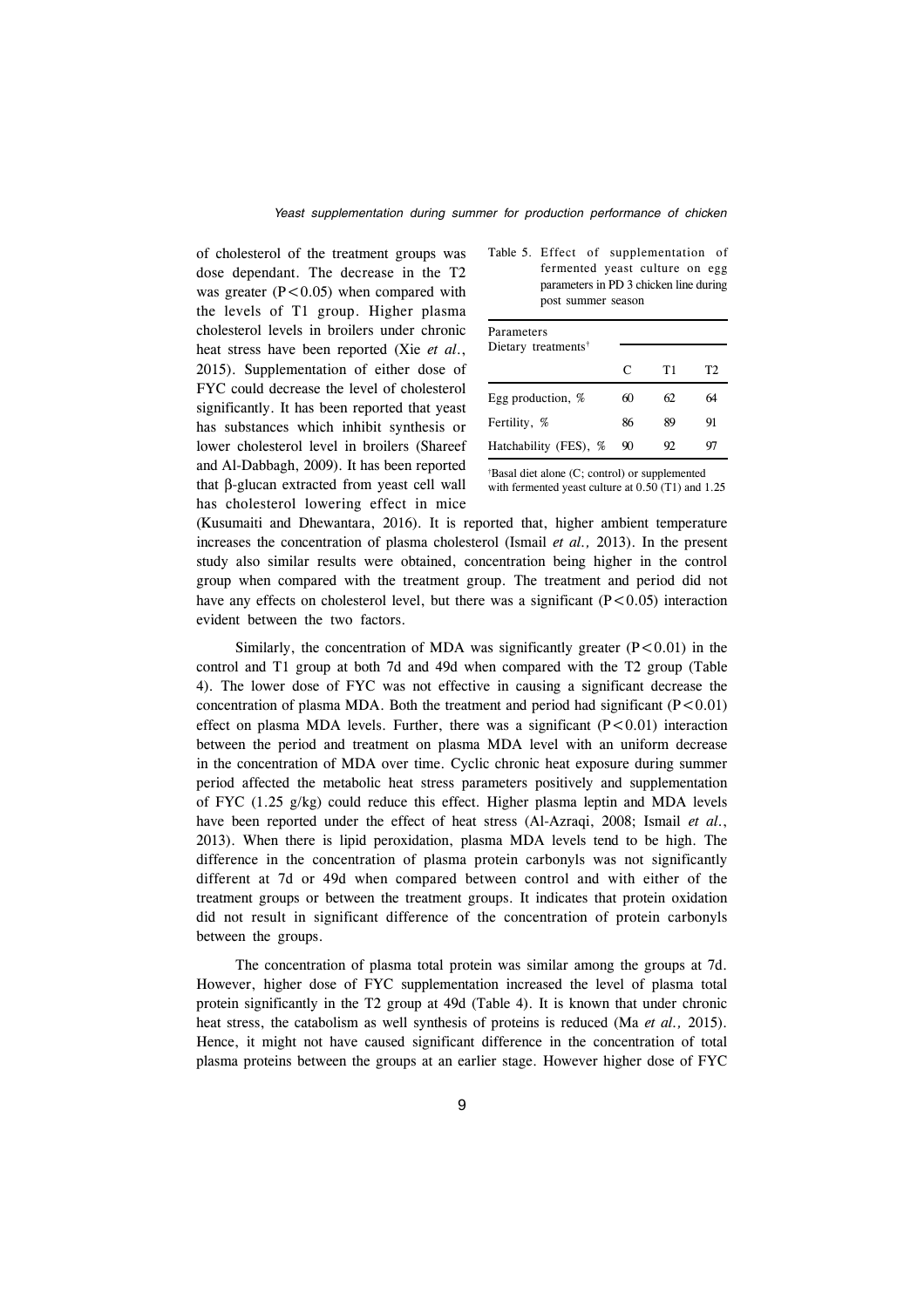caused a significant increase in the level of protein in the T2 group when compared with the other two groups. Treatment had a significant  $(P<0.05)$  effect on increasing the concentration of plasma total protein accompanying a significant  $(P<0.05)$ interaction between the treatment and period indicating that the treatment effect was not uniform i.e., the higher dose  $(1.25 \text{ g/kg})$  could only increase the concentration of plasma total protein. The concentration of plasma AMP kinase was significantly greater  $(P<0.01)$  in the control group when compared with the T1 and T2 groups at 7d as well as on 49d (Table 4). The difference in the concentration of plasma AMP kinase between T1 and T2 groups was not significant. It indicates that both doses of FYC were equally effective in reducing concentration of plasma AMP kinase. Cellular AMP kinase enzyme is known as energy sensor of the cell. Role of plasma AMP kinase is not well known. Higher concentration of plasma AMP kinase at higher ambient temperatures has been reported in dairy cows (Min *et al.,* 2015). It was suggested that it may be due to disturbances in liver metabolism. In the present study also, the concentration of plasma AMP kinase was higher at 49d in the control when compared with the T2 group. The effect of period and treatment were significant  $(P<0.05)$  for plasma AMP kinase level. There was a significant  $(P<0.05)$  interaction between the two factors as well. An increasing trend was observed in all the groups over a period of time but treatment could decrease the level of plasma AMP kinase at 49d of the experiment. During post-summer period, it was observed that supplementation of FYC (T2), had positive effect in increasing egg production performance, fertility and hatchability parameters of birds during 26-32 weeks of age (Table 5). It is well known that, heat stress decreases egg production (Al-Saffar and Rose, 2002; Saint-Pierre *et al.,* 2003). The egg weights of different groups did not differ significantly from each other. There is no report on effect of heat stress during pre-laying period on egg production during post summer period. Increase in egg production performance has been reported by Yalcin *et al.* (2008) on using the same supplement used in the present study, but the dose offered was higher. The difference in BW between the groups during or post-summer period was not significant (data not given)

Studies on histopathology of the jejunum revealed that upon supplementation of FYC the severity of enteritic necrosis was mild (70%) for the treatment (T2) group during post-summer period (Fig 2A). In the control and T1 groups the severity observed was at medium level with none exhibiting normal condition of the villi (Fig 2B, 2C). It was reported by Lambert *et al.* (2002) that higher ambient temperature causes increase in intestinal permeability and damage to the membranes due to oxidative stress. It was reported by Song *et al.* (2014) that feeding probiotic mixtures have beneficial effect on the integrity and morphology of intestine in broilers. Yeast cell wall improves ileal villus development (Zhang *et al*., 2005; Shareef and Al-Dabbagh, 2009). Shareef and Al-Dabbagh (2009) have also reported that there is decrease in skin and meat TBARS concentration in broilers on supplementation of YC.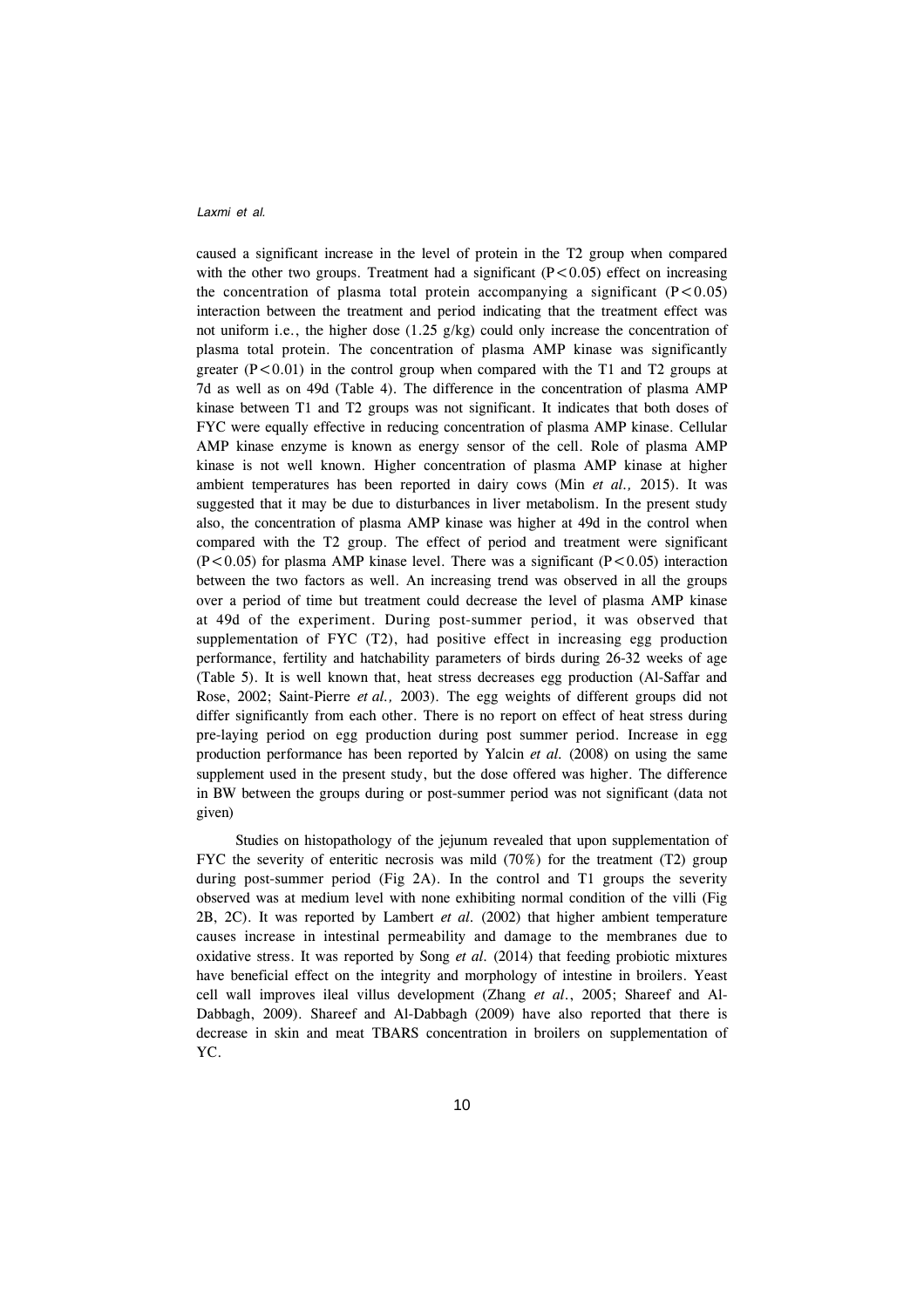Yeast supplementation during summer for production performance of chicken



Fig. 2 (A, B & C). Mild (+) (A: T2) and medium necrosis  $(++)$  (B: Con; C: T1) of villi in the jejunum as observed under light microscope at 400x magnification. C-control, T1-0.5g/kg, T2-1.25g/kg. Img 3—— Mild (+) (2A, for T2 group) Img 4 and Untitled.300dpi in folder represent medium necrosis  $(++)$  (2B,2C; for C and T1)

## **CONCLUSIONS**

Hence according to the hypothesis, supplementation of FYC  $(1.25 \text{ g/kg})$  to PD3 chickens during pre-laying and laying period coinciding, respectively, with summer and post-summer periods, proved beneficial effect by altering the level of hormones, metabolites, expression of receptors and increased the production performance. It is concluded that supplementation of FYC  $@$  1.25 g/kg had a positive effect on production performance and possibly helped the hens acclimatised to higher temperatures at an earlier time through its effect on plasma hormones, their receptors and metabolites.

### **ACKNOWLEDGEMENTS**

Financial assistance from ICAR-New Delhi is acknowledged for carrying out the research work. Thanks are due to Dr. Leslie Leo Prince, Senior Scientist, DPR, Hyderabad for doing statistical analysis of the data.

#### **REFRENCES**

- Al-Azraqi, A. 2008. Pattern of leptin secretion and oxidative markers in heat-stressed pigeons. *International Journal of Poultry Science, 7*: 1174-1176.
- Al-Saffar A.A. and Rose S.P. 2002. Ambient temperature and the egg laying characteristics of the laying fowl. *World's Poultry Science Journal*, 58: 317-331.
- Freitas, E.R., de Melo Braz, N., Watanabe, P.H., Braga Cruz, C.E., do Nascimento, G.A.J. and Bezerra, R.M. 2014. Fibre level for laying hens during the growing phase. *Ciência e Agrotecnologia*, 38: 188-198.
- Furlan, R.L. and Macari, M. 2002. Termorregulação. In: *Fisiologia Aviária Aplicada a Frangosde Corte* (Eds. M. Macari, R.L. Furlan and E. Gonzales) FUNEP-UNESP. Jaboticabal, Brazil. pp. 209- 228.
- Gao, J., Zhang, H.J., Yu, S.H., Wu, S.G., Yoon, I., Quigley, J., Gao, Y.P. and Qi, G.H. 2008. Effects of yeast culture in broiler diets on performance and immunomodulatory functions. *Poultry Science*, 87: 1377-1384.
- Garriga, C., Hunter, R.R., Amat, C., Planas, J.M., Mitchell, M.A. and Moreto, M. 2006. Heat stress increases apical glucose transport in the chicken jejunum. *American Journal of Physiology - Regulatory, Integrative and Comparative Physiology*, 290: R195-201.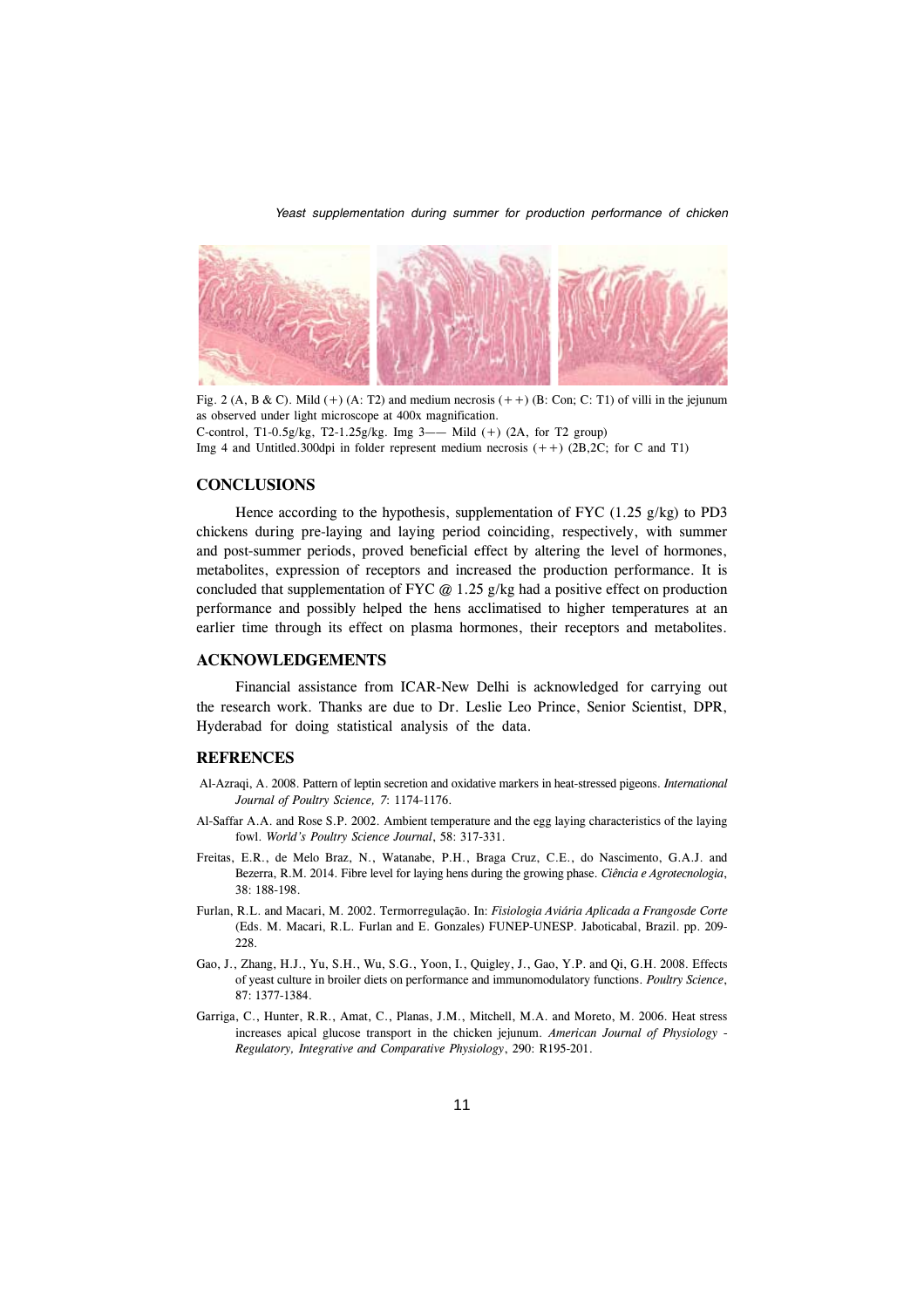- Geraert, P.A., Padilha, J.C.F. and Guillaumin S. 1996*.* Metabolic and endocrine changes induced by chronic heat exposure in broiler chickens: Growth performance, body composition and energy retention. *British Journal of Nutrition,* 75: 195-204.
- Gualillo, O., Lago, F., Gomez-Teino, J., Casanueva, F.F. and Dieguez, C. 2003. Ghrelin, a widespread hormone: insights into molecular and cellular regulation of its expression and mechanism of action. *FEBS Letters*, 552: 105-109.
- Ismail, I.B., Al-Busadah, K.A. and El-Bahr, S.M. 2013. Oxidative stress biomarkers and biochemical profile in broilers chicken fed zinc bacitracin and ascorbic acid under hot climate. *American Journal of Biochemistry and Molecular Biology,* 3: 202-214*.*
- Kusmiati and Dhewantara, F.X. 2016. Cholesterol-lowering effect of beta glucan extracted from *Saccharomyces cerevisiae* in rats. *Scientia Pharmaceutica*, 84: 153-165.
- Lambert, G.P., Gisolfi, C.V., Berg, D.J., Moseley, P.L., Oberley, L.W. and Kregel, K.C. 2002. Selected contribution: Hyperthermia-induced intestinal permeability and the role of oxidative and nitrosative stress. *Journal of Applied Physiology,* 92: 1750-1761.
- Liu, Z., Qi, G. and Yoon, I. 2002. Effect of yeast culture on production parameters and intestinal microflora in laying hens. In: *Proceedings of 91st Annual Meeting of Poultry Science Association,* August 11-14, 2002, Newark, DE. Abstract No: 381, p. 89.
- Ma, X., Jiang, Z., Zheng, C., Hu, Y. and Wang, L. 2015. Nutritional regulation for meat quality and nutrient metabolism of pigs exposed to high temperature environment. *Journal of Nutrition and Food Science,* 5: 420.
- Martin, S.S., Qasim, A. and Reilly, M.P. 2008. Leptin resistance: a possible interface of inflammation and metabolism in obesity-related cardiovascular disease. *Journal of the American College of Cardiology,* 52: 1201-1210.
- Miles, R.D. and Bootwalla S.M. 1991. *Direct-Fed-Microbials in Animal Production*. National Feed Ingredients Association. West Des Moines, IA.
- Min, L., Cheng, J., Shi, B., Yang, H., Zheng, N. and Wang, J. 2015. Effects of heat stress on serum insulin, adipokines, AMP-activated protein kinase, and heat shock signal molecules in dairy cows. *Journal of Zhejiang University of Science, B*, 16: 541-548.
- Morera, P., Basirico, L., Hosoda, K. and Bernabucci, U. 2012. Chronic heat stress up-regulates leptin and adiponectin secretion and expression and improves leptin, adiponectin and insulin sensitivity in mice. *Journal of Molecular Endocrinology,* 48: 129-138.
- Newman, G. and Gonzalez-Perez, R.R. 2013. Leptin-cytokine crosstalk in breast cancer. *Molecular and Cellular Endocrinology*, 382: 570-582.
- Ohkubo, T. and Adachi, H. 2008. Leptin signaling and action in birds. *Journal of Poultry Science,* 45: 269-273.
- Ohkubo, T., Tanaka, M. and Nakashima, K. 2000. Structure and tissue distribution of chicken leptin receptor (cOb-R) mRNA. *Biochemistry Biophysics Acta,* 1491: 303-308.
- Onifade, A.A. and Babatunde, G.M. 1996. Supplemental value of dried yeast in a high-fibre diet for broiler chicks. *Animal Feed Science and Technology,* 62: 91-96.
- Paczoska-Eliasiewicz, H.E., Gertler, A., Proszkowiec, M., Proudman, J., Hrabia, A., Sechman, A., Mika, M., Jacek, T., Cassy, S., Raver, N. and Rzasa, J. 2003. Attenuation by leptin of the effects of fasting on ovarian function in hens (*Gallus domesticus*). *Reproduction,* 126: 739-751.
- Panda, A.K., Rama Rao, S.V., Raju, M.V.L.N., Niranjan, M. and Reddy, M.R. 2012. Effect of nutrient density on production performance, egg quality and humoral immune response of brown laying (Dahlem Red) hens in the tropics. *Tropical Animal Health and Production*, 44: 293-299.
- Saint Pierre, N.R., Cobanov, B. and Schnitkey, G. 2003. Economic losses from heat stress by US livestock industries. *Journal of Dairy Science,* 86 (E. Suppl.): E52-E77.